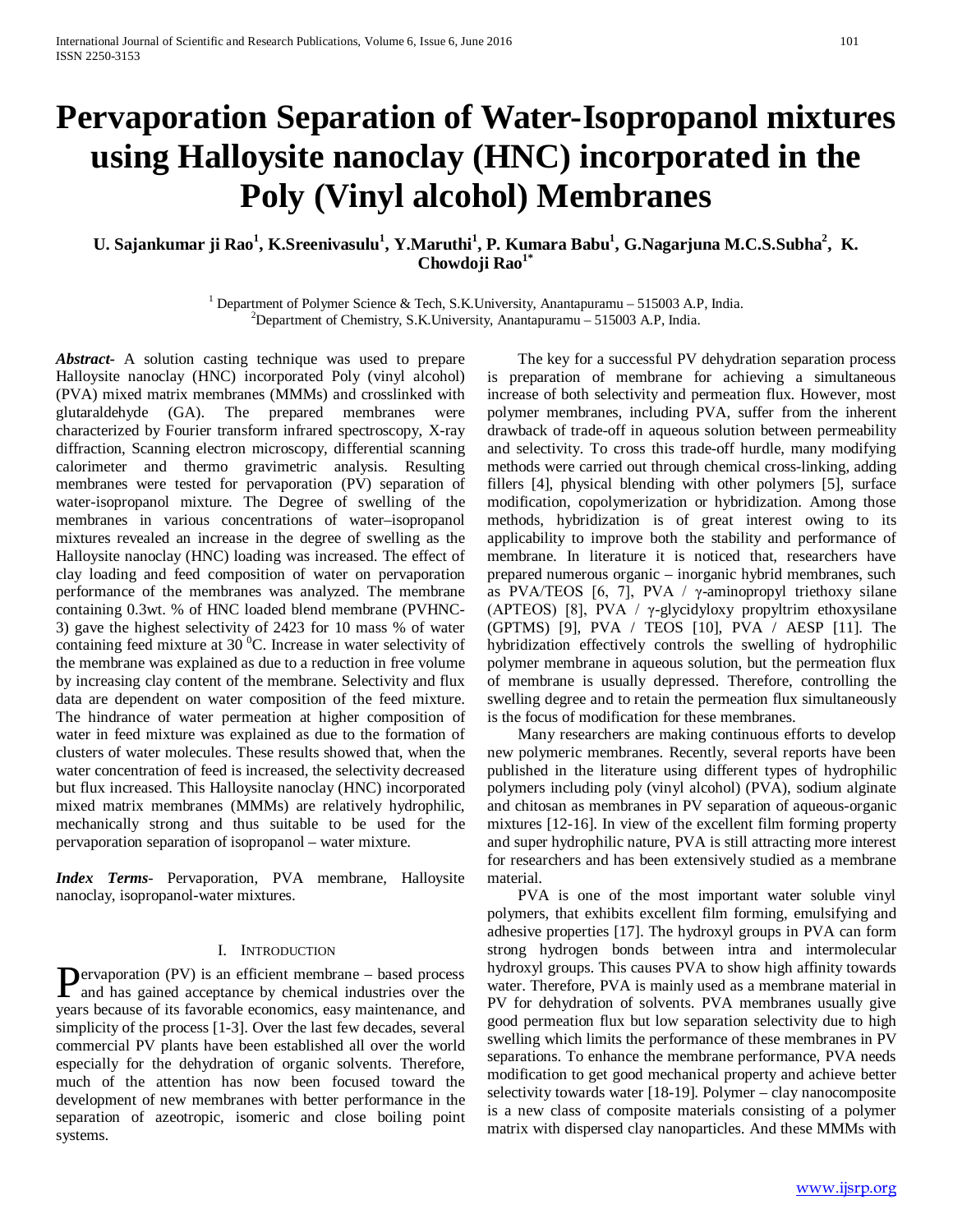inorganic hybrid material with good hydrophilicity are chosen in the present study.

 Nano-structured polymer-clay hybrid materials are currently the objects of intensive research because of their unique properties and low cost synthesis as clays is abundantly available in nature. The PVA reinforced with montmorillonite clay showed better thermal, mechanical, and water vapor transmission properties because of the nanoscale dispersion of the filler in the polymeric matrix [20]. The  $\alpha$  – zirconium phosphate reinforced PVA matrix resulted in the increase in its storage modulus, tensile strength, and elongation at break with increase in the aspect ratio of the filler content[21].

 Halloysite nanoclay (HNC) is naturally occurring silicate nanoclay ubiquitous in soils and weathered rocks. Halloysite nanoclay (HNC) deposits have been found in many geographic areas where they are present in a variety of particle shapes and hydration states. Halloysite is a unique nanoclay property [22], with a tubular morphology and low electrical and thermal conductivity. HNC have an empirical formula of  $Al_2Si_2O_5(OH)_4$  $2H<sub>2</sub>O$ , which is chemically similar to kaolin clay. Halloysite is a two-layer mineral, characterized by its affinity to the monovalent cations. Those cations can act as "anchor" for the inner-sphere and interlayer cation-water complexes. Because this Halloysite plates easily dispersed and delamination in water, much easier than montmorillonite does. This Halloysite nanoclay (HNC) has better surface properties and this can form a new kind of interlayer space which can be resistant to the multivalent cations activity. Halloysite has a Si-tetrahedral sheet on one side and an Al-octahedral sheet on the other side. In this oxygen atoms of halloysite tetrahedra form a regular 6-fold hexagonal structure. This structure remains intact even after dehydration which suggests that either the "hole" water remains within the structure or that the rotation is blocked by physical forces [23-24]. In halloysite they cause a unique change in the structure resulting in layer separation which in other minerals from the kaolinite group is strongly bound together.

 However, the performance of PVA / Halloysite nanoclay (HNC) membranes was not well explored in this field. Isopropyl alcohol (IPA) is a widely used solvent in pharmaceutical and chemical industries. IPA forms an azeotrope with water at 87.5 wt. %, and most of its application needs high purity. In the industrial point of view, the dehydration of the azeotropic composition o f IPA is an important one. The separation of the azeotropic composition of the isopropanol (IPA) – water system is too difficult to carry out by using conventional methods such as distillation [25]. The results of some of the previous work for water – isopropanol alcohol pervaporative are summarized in Table.2 together with the result obtained in this work. From this table, it is obvious that the performance like flux and selectivity of HNC incorporated PVA membrane is better than the performance which was obtained from the membranes of other researchers.

## II. EXPERIMENTAL

 Poly(vinyl alcohol) (PVA) having a viscosity average molecular weight of 70,000 and degree of Hydroxylation 86 – 89 % , Acetone and Hydrochloric acid were purchased from S.d.

**2.1Materials**

fine chemicals, Mumbai, India. Halloysite nano clay (HNC) was purchased from Aldrich Chemical Company, Milwaukee, WI, USA. Iso-propanol was purchased from Qualigens finechemicals, Mumbai, India, and Gluteraldehyde was purchased from Merck chemicals, Mumbai, India. Deionized water having a conductivity of 20µS/cm was used for the preparation of feed solution, which was generated in the laboratory itself.

### **2.2. Preparation of PVA / Halloysite nano composite membranes**

 MMMs of Poly (vinyl alcohol) (PVA) incorporated with Halloysite nano clay (HNC) membranes were prepared by solution casting and solvent evaporation technique. In order to prepare pure PVA solution, here we use powder form of PVA. For every 5 gr of PVA powder weighed, 90 ml of distilled water as a solvent used to dissolve PVA powder. As the resultant solution was non – clear then, it was stirred and heated. When the temperature reached 70  $\mathrm{^0C}$ , rate of dissolution of PVA increased and the solution became clear one. Heating continued for about 30 minutes to let the temperature rises up to 90 $\,^0C$ . At this temperature, all the PVA powder was miscible. In separate flasks, 0.2, 0.3g of HNC was dispersed in 10 mL of water, sonicated for 2h, added individually to the previously prepared 5 wt % PVA solution. The whole mixture was stirred for 24 h, filtered and poured onto a perfectly aligned clean glass plate in a dust free environment for casting the membranes using a doctor's blade. The membranes after drying at ambient temperature (30  $^{0}$ C) were peeled off from the glass plate, immersed in a crosslinking solution bath containing water and acetone mixture (30:70) along with 2.5 mL of Con. HCl, 2.5 mL of gluteraldehyde (GA). After allowing for 12h, take out the membrane from the cross linking bath, and wash with deionized water repeatedly then dry in an oven at 40 $\mathrm{^0C}$  for 48h to eliminate the presence of residual acid, if any. The dried MMMs were peeled off and designated as Pristine PVA, PVHNC-2 and PVHNC-3 respectively. Membrane thickness was measured by a micrometer screw gauge at different positions on the flat surface area of the membrane and the thicknesses of the membrane prepared were around 35-40 µ.

#### III. CHARACTERIZATION OF THE PVA/HALLOYSITE NANOCLAY NANOCOMPOSITE MEMBRANES

### **3.1.Fourier transform infrared spectroscopy (FT-IR)**

 FTIR Spectra measurements were recorded in the wavelength region of 4000-400 cm<sup>-1</sup> under  $N_2$  atmosphere at a scan rate of  $21 \text{cm}^{-1}$  using Bomem MB – 3000 (Make : Canada) FTIR spectrometer, equipped with attenuated total reflectance (ATR). About 2mg of the sample was grinded thoroughly with KBr, and pellets were made under a hydraulic pressure of 600  $kg/cm<sup>2</sup>$ .

#### **3.2.Scanning electron microscopy (SEM)**

 SEM micrographs of the MMMs were obtained under high resolution (Mag: 300X, 5kv) using JOEL MODEL JSM 840A,Scanning electron microscope (SEM), equipped with phoenix energy dispersive.SEM micrographs were taken at Anna University, Chennai.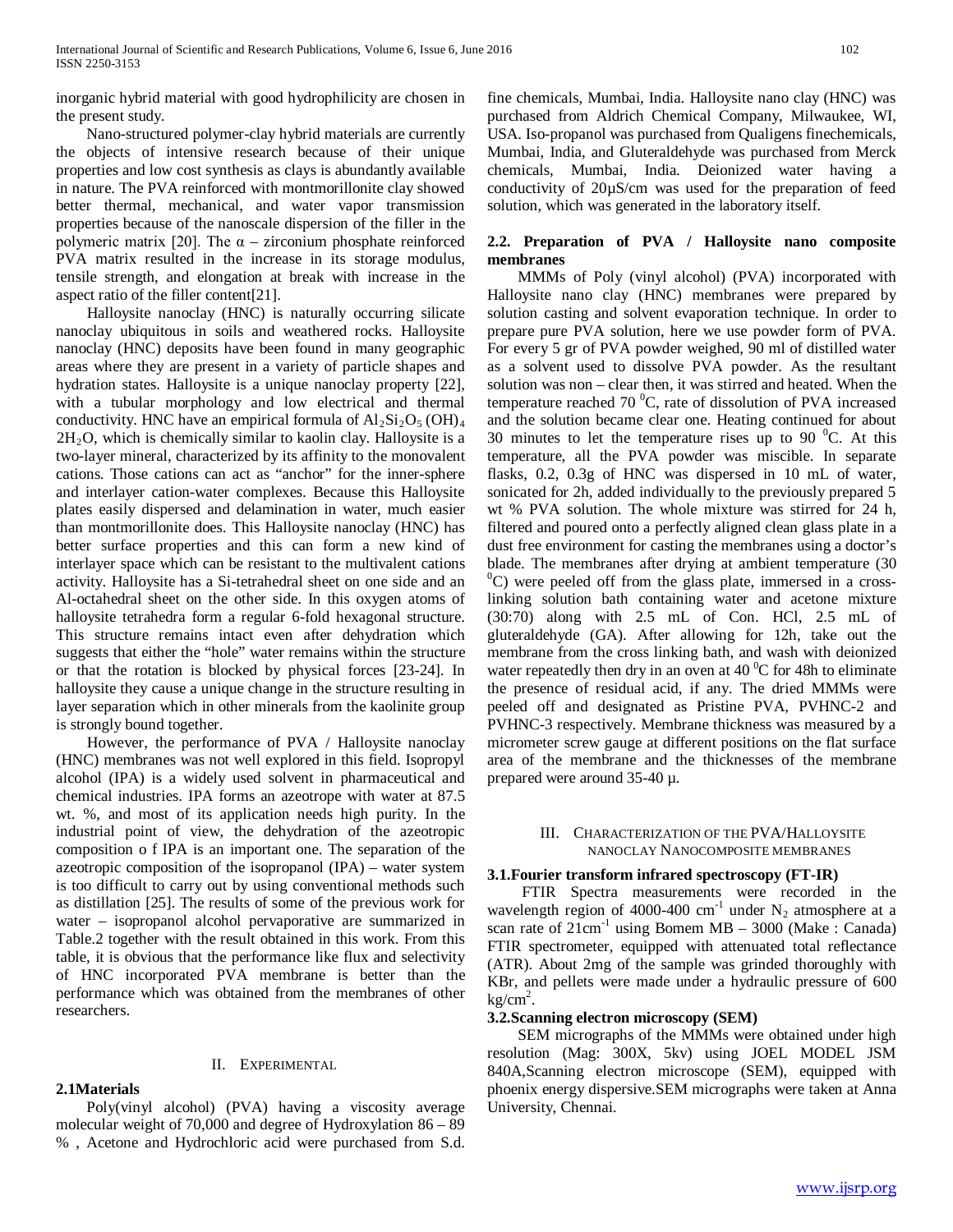### **3.3.Thermo gravimetric analysis (TGA) and Differential Scanning Calorimetry (DSC)**

 TGA / DSC curves of MMMs at different compositions were recorded using TA instruments differential scanning calorimeter (Model – SDT Q600, USA).The analysis of the samples was performed at heating rate of 10  $^0C$  / min under N<sub>2</sub> atmosphere at a purge speed of 100 mL/min.

#### **3.4.X-ray diffraction (XRD)**

 A Siemens D 5000 (Germany) powder X-ray diffractometer was used to study the solid –state morphology of the MMMs of Halloysite nano clay incorporated PVA membranes. The X-rays of 1.5406  $A^0$  wavelengths were generated by a Cu K $\alpha$  radiation source. The angle of diffraction (2 $\theta$ ) was varied from 0<sup>0</sup> to 65<sup>0</sup> to identify any changes in crystal morphology and intermolecular distances between inter-segmental chains of the polymer.

### **3.5. Pervaporation experiments**

 Pervaporation (PV) apparatus consists of stirred stainless steel cell through which retentate is circulated to the feed tank. Effective surface area of the membrane in the cell is  $28.27 \text{ cm}^2$ with a radius of 3.0 cm and volume capacity of the cell is about 250 cm<sup>3</sup>. Temperature of the feed mixture is maintained constant using a thermostatic water jacket. The Pervaporation (PV) cell is provided with an efficient three-blade stirrer powered by a DC current motor in the feed compartment. Turbulent flows were obtained even at low rotation of the stirrer, i.e., < 200 rpm speed. Mass transfer limitations due to concentration polarization are negligible. The permeate is collected in a glass container, cooled in a Dewar flask with liquid nitrogen. The vacuum is maintained by a two – stage vacuum pump.

 The experimental procedure remained the same as reported elsewhere [26].Weight of the permeate vapors collected in a Dewar flask with liquid nitrogen trap was measured and its composition was determined by measuring its refractive index by comparing it with the standard graph of refractive index Vs. mixture composition of the feed system. The Selectivity,  $\alpha$  of a given membrane was estimated using the following equation [27].

$$
\alpha = \left(\frac{Y_A}{1 - Y_A}\right) \left(\frac{1 - X_A}{X_A}\right) \quad \longrightarrow (1)
$$

Where  $X_A$  is mole fraction of water in feed and  $Y_A$  is the mole fraction of water in permeate. Flux, J  $(Kg/m^2 h)$ , was calculated from the weight of liquid permeated, W (Kg), effective membrane area,  $\overline{A}$  (m<sup>2</sup>) and actual measurement time, t (h)

$$
J = \frac{W}{At} \qquad (2)
$$

#### **3.6. Membrane Swelling**

 The swelling experiments on the circularly cut membranes were performed at 30 $^{0}$ C gravimetrically [28] in 10, 12.5 and 15 wt. % water-containing fed mixtures. MMMs samples with compositions ranging from 10 to 15 wt % water at 30  $^0C \pm 0.5$   $^0C$ in an electronically controlled incubator (WTB Binder, model BD-53, Tuttilgen, Germany) as per procedures reported previously [29].To do this, dry weight of the circularly cut

(diameter=2.5 cm) disc shaped MMMs were stored in a desiccators over anhydrous calcium chloride maintained at  $30^0$ C for about 24 h before performing the swelling experiments. This dry weight of the circularly cut (diameter  $= 2.5$ cm) MMMs were taken, mass of the soaked samples were measured using a singlepan Adam digital microbalance (model AFP 210L) having a sensitivity of  $\pm 0.01$  mg. The swollen membranes were weighed immediately after careful blotting surface to remove the adhered water. The percent degree of swelling (DS) was calculated as

Degree of swelling (S) 
$$
(\%) = (W_s-W_d) \times 100
$$
  
(3)  $W_d$ 

Where  $W_S$  and  $W_d$  are the mass of the swollen and dry membranes, respectively.

#### IV. RESULTS AND DISCUSSION

#### **4.1.FT-IR analysis**

 The FTIR spectra of Pristine PVA and Halloysite nanoclay (HNC) incorporated membranes (PVHNC-2, PVHNC-3) are shown in the Fig.1. In this the FTIR spectra of Pristine PVA showed a characteristic broad peak at  $3200-3400$  cm<sup>-1</sup> indicating –OH stretching.The obtained FT-IR spectra of PVA are in good agreement with literature [30]. The bands around 2908 and 2858  $cm^{-1}$  correspond to the asymmetric and symmetric stretching of –  $CH<sub>2</sub>$  – groups, respectively. The peaks at 1420 cm<sup>-1</sup> can be attributed to C-H bending. From the FTIR spectra of clay loaded both the membranes it is noticed one broad characteristic peak at 3365 cm<sup>-1</sup> which is assigned to -OH stretching, at 2980 cm<sup>-1</sup> which is assigned to  $-CH<sub>2</sub>$  stretching. In these MMMs multiple bonds are shown between 1050 and 1165  $cm^{-1}$  and are assigned Si-O stretching. By the incorporation of HNC content into pristine PVA, the intensity of these multiple bands was increased steadily. This is because of symmetric and asymmetric stretching bands of  $Si = O$  and  $Al = O$  which generally appear at the same frequency of C-O stretching. In this mixed matrix membranes, there was no absorption peak observed, suggesting that the Halloysite nanoclay (HNC) was physically blended within the polymer matrix. This also further ascertains the complete dispersion of nanoclay in the crosslinked PVA membranes.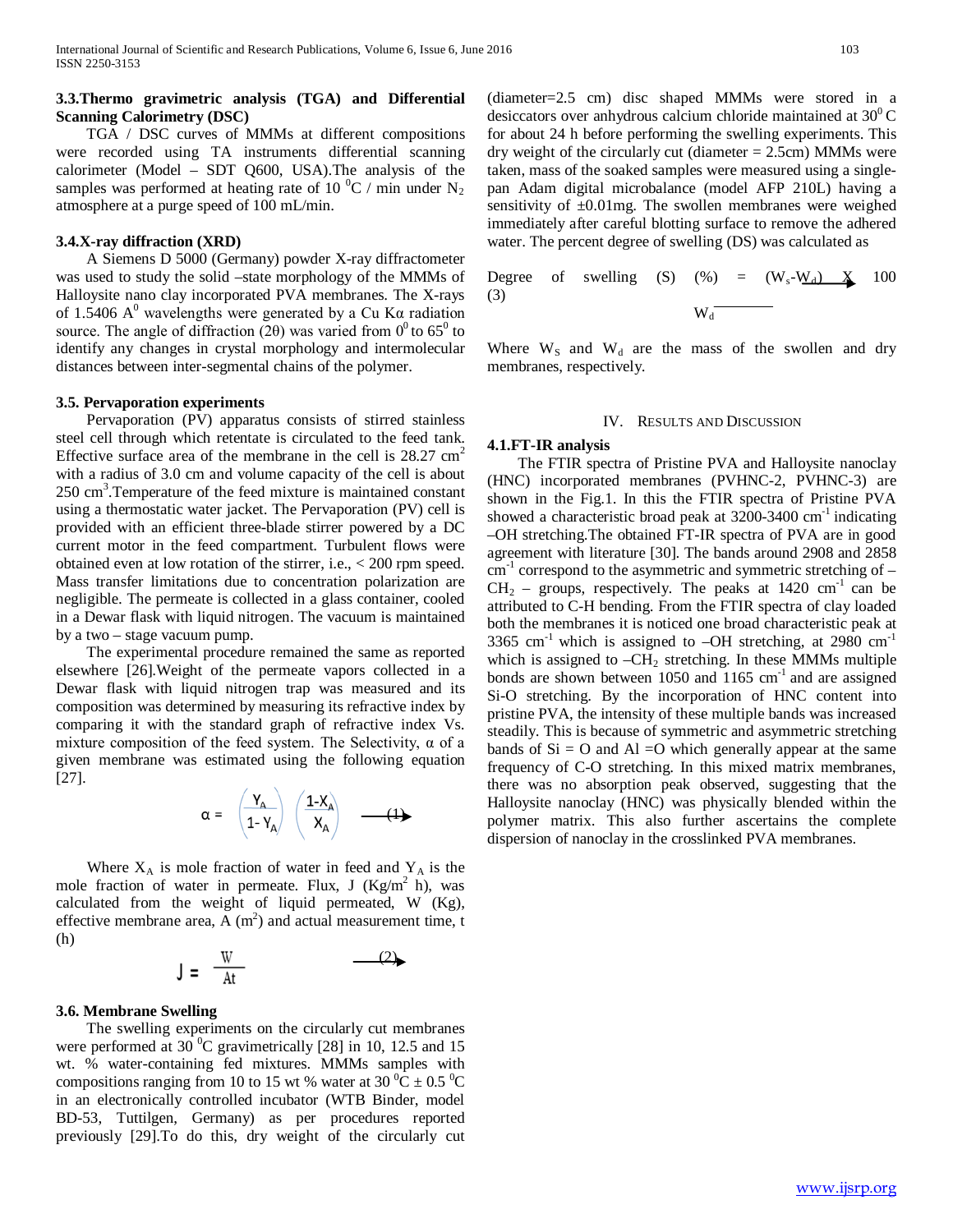

#### **Fig.1: FTIR spectra of (A) Pristine PVA, and its HNC incorporated Composite membranes (B) PVHNC-2, (C) PVHNC-3.**

#### **4.2. Scanning electron microscopy (SEM)**

 Fig. 2 illustrates the Scanning electron microscopy (SEM) of cross linked HNC loaded membranes (PVHNC-2 and PVHNC-3). From these micrographs, it is observed that surface view of these membranes were uneven. This might be due to increased cross linking segments by the incorporation of HNC content in pure PVA membrane. It may be due to increased hydrophilic property of the membrane by the dominancy of Si, Al and –OH groups over the crosslinking segments. From the SEM graphs it is also noticed that the homogeneous mixing of HNC is attributed to hydrophilic nature of nanoclay with a lower silica alumina ratio value and their presence is responsible to create channels between inter phase of the polymer and clay particle surfaces that are more selective to water than IPA. However, particle agglomeration is seen in case of PVHNC-3 due to its relative hydrophobic nature compared to nanoclay with a lower silica alumina ratio, where these channels are formed in the interphase they are less selective to water.



**Fig. 2: SEM image of (A) MMMs of PVHNC-2 (B) MMMs of PVHNC-3.**

#### **4.3. Differential Scanning Calorimetry (DSC)**

 DSC is the technique used to determine the quantity of heat either absorbed or released when substances undergo physical or chemical changes. Differential scanning calorimetric measurements were carried out for PVHNC-2 and PVHNC-3 membranes and the resulting thermograms are presented in Fig.3. The change in physical properties in the polymer membranes due to crosslinking and incorporation of Halloysite nanoclay (HNC) can be reflected in their glass transition temperature  $(T_{g})$  and melting point  $(T_m)$  values which have been confirmed by the DSC results. The DSC thermograms of PVHNC-2 and PVHNC-3 mixed matrix membranes show a value of  $T_g$  at 110 <sup>o</sup>C and 130<sup>0</sup> C melting temperatures are around 325<sup> $\,$  o</sup>C to 350<sup>0</sup> C respectively. From these it is evident that the increase in  $T_{g \& T_m}$ values of these membranes was due to increase in the HNC content. This is due to decrease in free-volume of the PVA matrix which confirms the cross linking reaction between hydroxyl group of PVA and Al, Si and the carboxylic groups of HNC in the mixed matrix membranes. This is attributed due to the increased crystallinity of PVA by chemical crosslinking reaction with HNC molecule. This is attributed due to reduced crystallinity of PVA by the incorporating HNC then they form chemical cross linking in these MMMs, which breaks the molecular symmetry of PVA of mixed matrix membranes to some extent.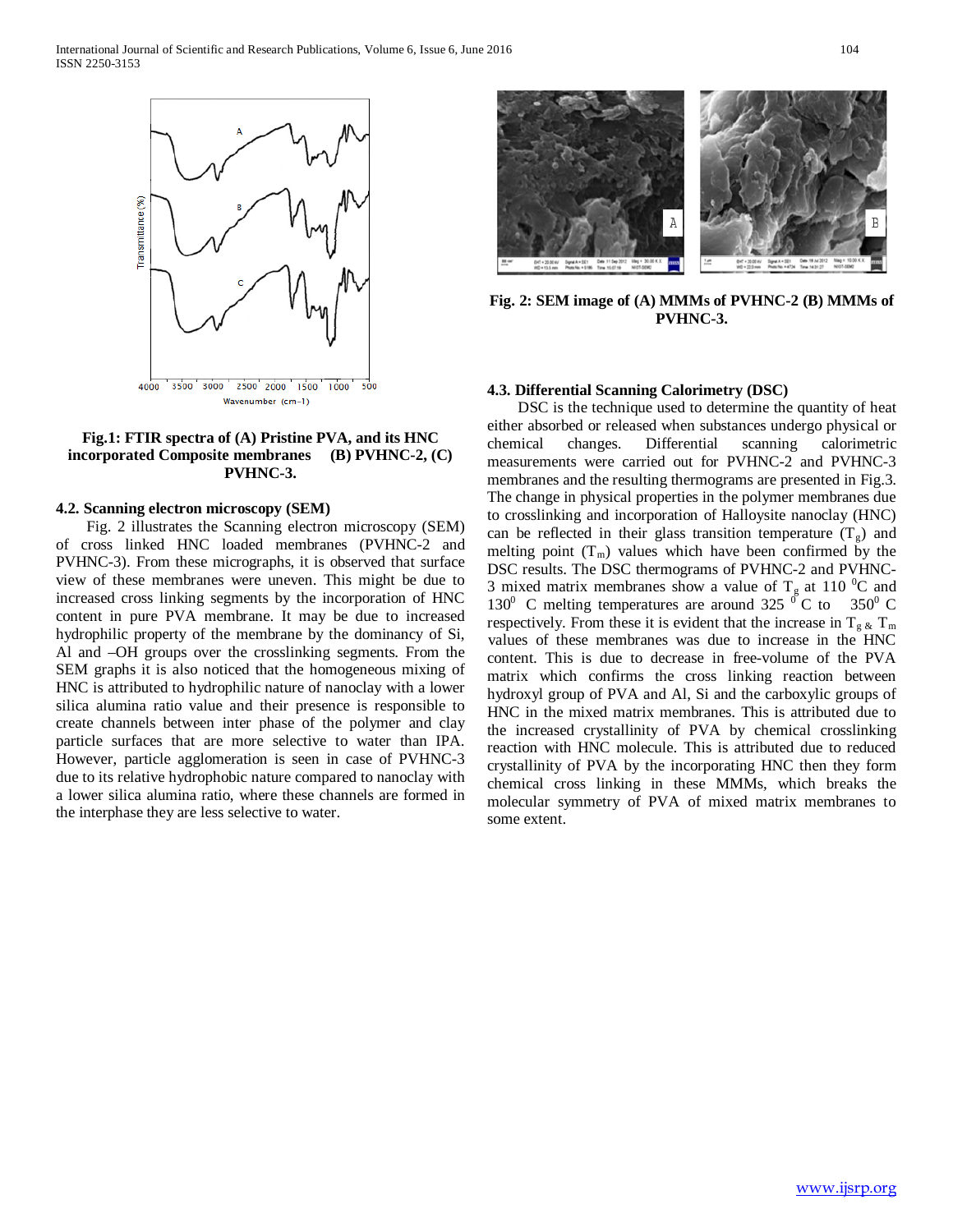

**Fig. 3: DSC. Thermograms MMMs of the PVHNC-2 and PVHNC-3.**

#### **4.4. Thermo gravimetric analysis (TGA)**

 The TGA used to determine by monitoring the weight loss of the sample in a chosen atmosphere as a function of temperature. The thermal stability of the Halloysite nanoclay (HNC) incorporated MMMs of PVHNC-2 and PVHNC-3 were analyzed using thermo gravimetric analysis under nitrogen atmosphere and the resulting thermograms are shown in Fig.4. The two nano clay filled membranes (PVHNC-2 & PVHNC-3) exhibited there consecutive steps for weight loss. It can be seen that the first weight loss of about 10 % occurred around  $80-150^{\circ}$ C which is due to desorption of physically absorbed water molecules in the membranes. The second weight loss was of about 75 % occurred between the temperature ranges of 200  $^0C$ to 375  $\mathrm{^{0}C}$  which corresponds to the degradation of crosslinker [31]. The third weight loss occurred between 400  $^0C$  and 490  $^0C$ , which is presumably related to the degradation of main-chain

backbone of crosslinked membranes that could be attributed to thermal oxidation of PVA. From these TGA results, it is further justified that the residual amounts of membranes were increased with increasing the HNC content. This represents that thermal stability of membranes increased due to the increase in the HNC concentration. In the PVHNC-2, the major two weight loss stages took place from 250 to 360 $\mathrm{^{0}C}$  and followed by a further smaller weight loss from 370 to 470  $^0$ C. On the PVHNC-3, the major weight loss took place from 320 to 460 $\degree$ C. The increase in the thermal stability was due to permeability of volatile degradation product to the material and maximize the heat insulation. On addition of nanofillers HNC clay to the polymer matrix and its stability is enhanced. This TGA study indicates that the mixed matrix membranes can be effectively used in PV experiments at temperature up to  $150<sup>0</sup>C$ .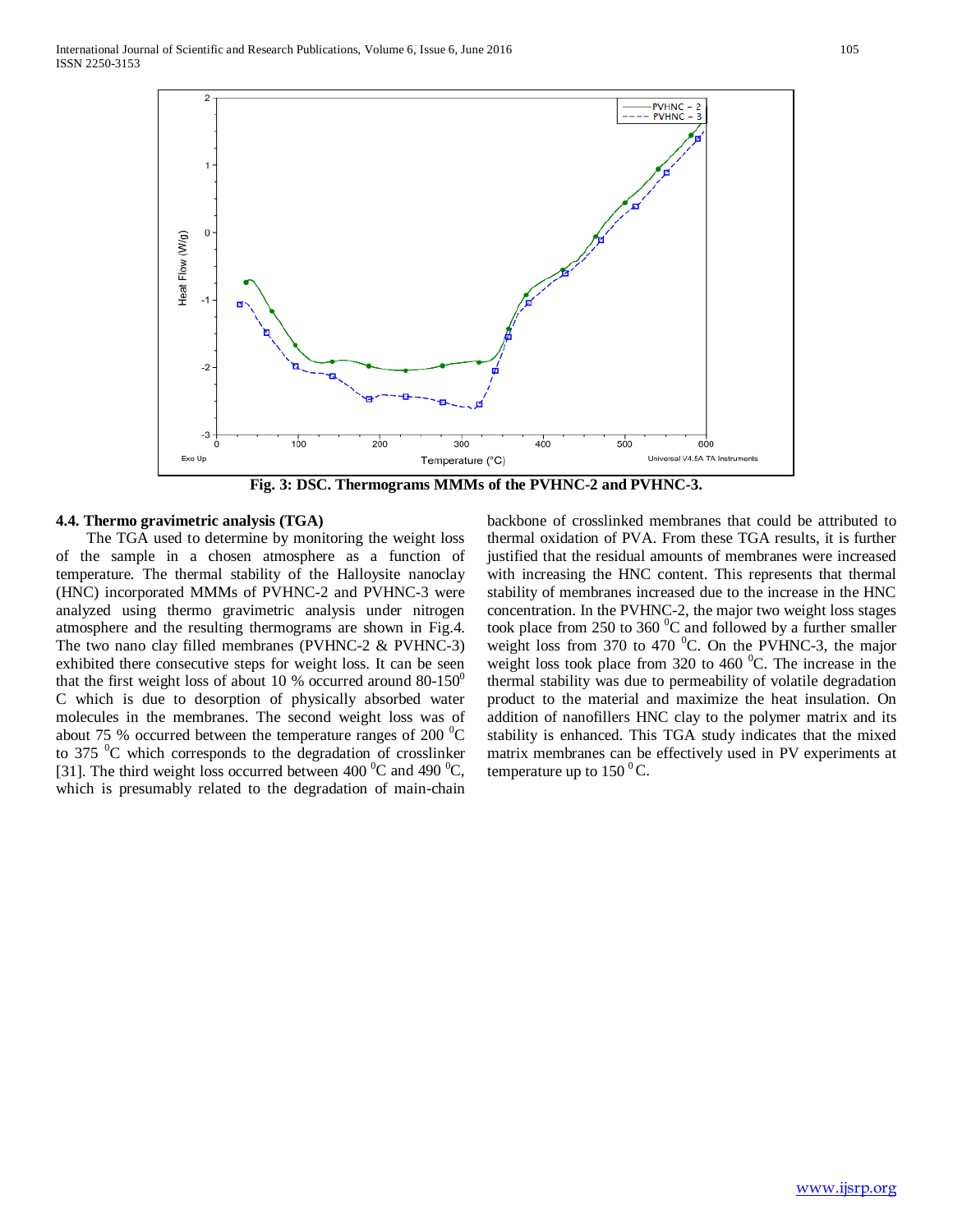

**Fig. 4: TGA. thermograms of the MMMs of the PVHNC-2 and PVHNC-3.**

#### **4.5. X-ray diffraction (XRD)**

 The X-ray diffractogram of the pristine PVA, PCHNC-2 and PVHNC-3 mixed matrix membranes were shown in Fig.5. Generally, when the polymer contains crystalline domains the diffraction peaks are sharp and these intensities are high where as for amorphous polymer they are broad. In this the Pristine PVA showed broad peaks around  $12^{-0}$  of  $2\theta$ , indicating the intermolecular distance of the amorphous part and a peak arising at the 22 0 of 2*θ*, due to sharp semi crystalline nature. In case of PVHNC-2 which showed the peaks at  $8.9^\circ$  and  $19.6^\circ$  of  $2\theta$  and PVHNC-3 which showed the peaks at 9.2<sup>0</sup> and 20.2<sup>0</sup> of 2θ. Here

the two mixed matrix membranes (PVHNC-2 and PVHNC-3) peak intensity is lesser than Pristine PVA membrane. As the content of HNC was increase in pure PVA, the intensity of this was decreased gradually as can be seen from the X-RD patterns. This is because of the increased amorphous domains in HNC incorporated PVA membranes. The crystallinity was high in case of pure PVA membranes due to the presence of hydroxyl groups in its side chain. However in HNC incorporated PVA membrane the hydroxyl group of PVA reacted with HNC molecules resulting in a decreased crystallinity.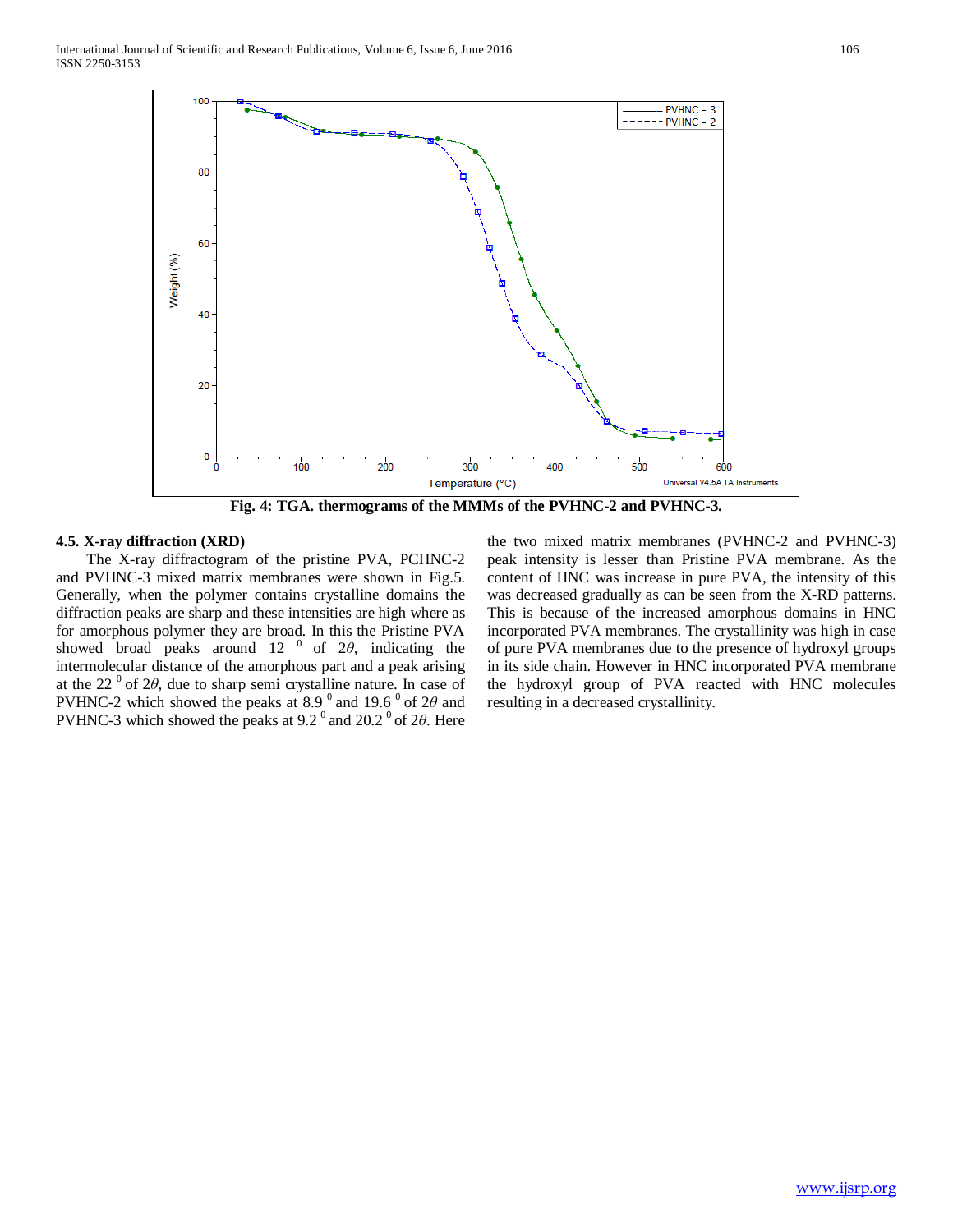

**Fig. 5: XRD spectra of (a) Pristine PVA and MMMs of (b) PVHNC-2 (c) PVHNC -3**

#### V. MEMBRANE PERFORMANCE

#### **5.1. Swelling Experiments**

 In general, the hydrophilic membrane swells appreciably in aqueous solution. The swelling property of membrane is important for Pervaporation dehydration separation process since it affects the membrane perm selectivity. The polymer chains for swollen membrane would become more flexible and hence the permeates pass through the swollen membrane more easily.

 The mechanism of degree of swelling depends on the microstructure of the membrane, affinity of the penetrates towards membrane and mutual interaction between them. Therefore, the degree of swelling of course plays an important role in PV process that controls the transport of permeating molecules under the influence of chemical potential gradient [32]. This study of the effects of feed composition and HNC content on membrane swelling, the percent degree of swelling of the Pristine PVA membrane, PVHNC-2 and PVHNC-3 mixed matrix membranes was plotted as a function of mass % of water in the feed at 30 $\mathrm{^{0}}$ C as shown in Fig.6. It is clearly noticed that the degree of swelling was increased for all the membranes with increasing amount of the mass % of water in the feed. This is due to the interaction between water molecules and the membrane, owing to the presence of interactive hydrophilic groups (-OH and –COO) in the membrane matrix. This is expected since water is more polar than IPA, which preferentially interacts with membrane resulting in an increase in degree of swelling, which increased with increasing the clay content in the membranes at all feed compositions. This may be due to the presence of Al-OH, Si-OH groups in the clay and –OH groups in PVA which dominates the hydrophilic properties of the mixed matrix membranes.



**Fig. 6: Degree of swelling of Pristine PVA membrane and MMMs of PVHNC-2, PVHNC-3.**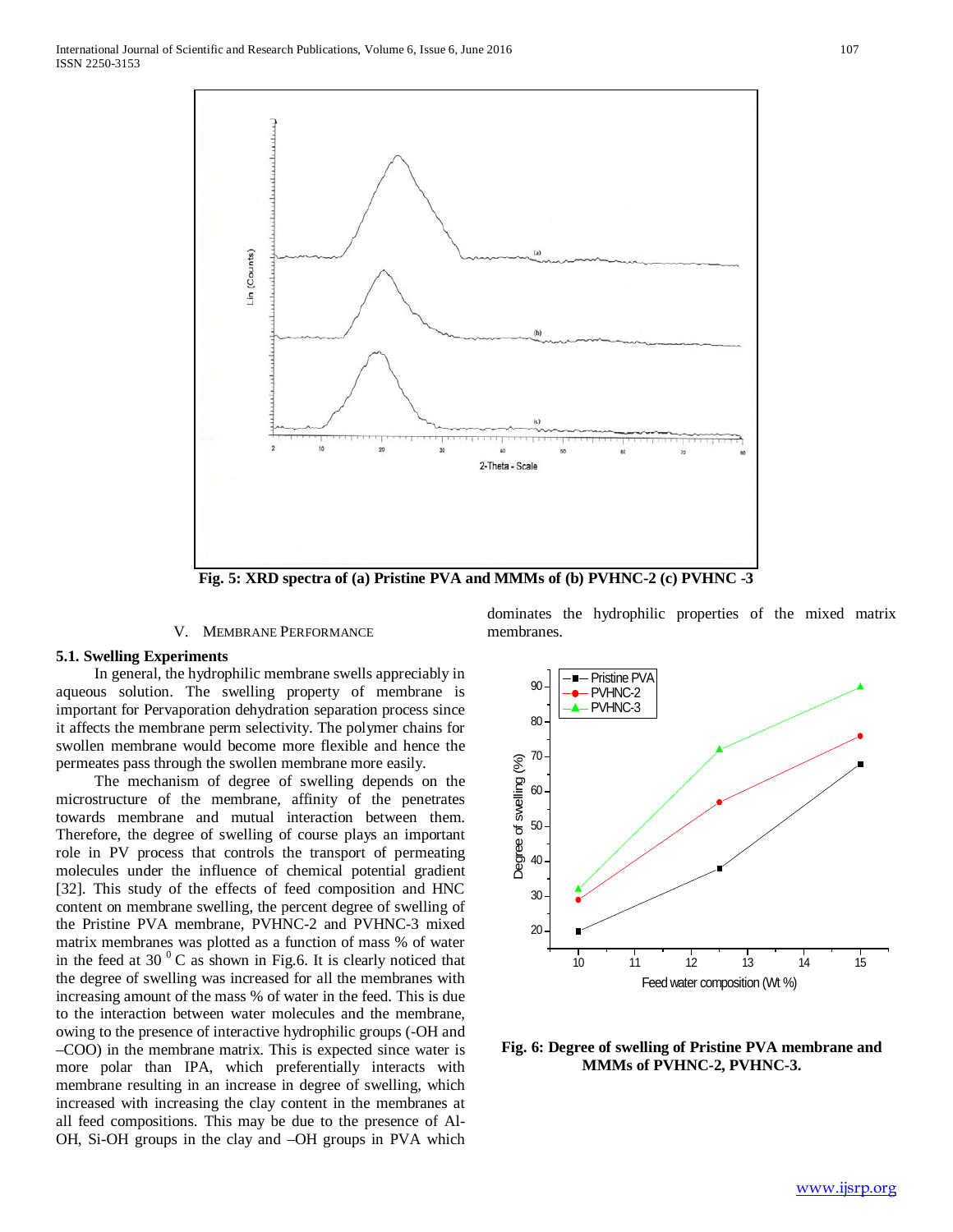#### VI. PERVAPORATION STUDIES

#### **6.1. Influence of HNC Loading on PV Performance**

 The Pervaporation performances of PVHNC-2, PVHNC-3 mixed matrix membranes have been evaluated by calculating flux and selectivity through the Pervaporation results. The PV performance of mixed matrix membranes (MMMs) is closely related to its structure and the incorporating nanoclay in an efficient way to modify the structure of PVA membrane. The effect of feed water concentration on PV performance was studied with the MMMs for various feed compositions ranging from 10-15 wt. % of water in feed at room temperature. The framed network and the more compact structure in HNC incorporated PVA results in the decrease of the free volume of membrane. This was because of incorporation of HNC into the membrane matrix which not only changed the membrane hydrophilicity but also its structure.

 In PV process, the overall selectivity of a membrane is generally explained on the basis of interaction between membrane and the permeating molecules, molecular size of the permeating species and pore diameter of the membrane [33]. Fig. 7 displays the effect of water composition on the selectivity for all the membranes. It is observed that the selectivity of all the membranes was decreased with increasing the mass % of water in the feed. This is because of increased membrane swelling and plasticized upstream membrane layer, which allow some of IPA molecules to escape into the permeate side along with water molecules and this causes a negative impact on the membrane's selectivity. From Fig.7, it is also observed that selectivity was increased significantly from membrane PVHNC-2 to PVHNC-3 upon increasing the clay content. This is attributed to decreased crosslinking density that changed the membranes morphology. As a result, the mobility of polymeric chains apparently increased and the absolute free-volume diffused the permeates through the membrane also increased due to the hydrophilic nature of clay. Thus, water molecules having relatively small molecular size can diffuse through the crosslinked membranes easily rather than isopropanol molecules having large molecular size.

 Generally in PV experiment, we are maintaining constant room temperature, flux values increase and selectivity values decrease due to thermal motion of polymer chain and formation of nanoclay micro clusters. However, the flux and selectivity get the better values of PVA mixed matrix membrane increased after incorporation of HNC particles, due to the presence of Halloysite nanoclay (HNC) particles into the continuous polymer phase is shown to be an attractive method of coupling an easy process ability of polymers with superior separation properties, Halloysite nanoclay-polymer mixed matrix membranes are quite useful in PV dehydration studies. In the present study, it shows that by adding 0.3wt % HNC into PVHNC-3 membrane, thus MMMs sorption capacity has increased, as PVHNC mixed matrix membrane and Halloysite nanoclay particles are hydrophilic in nature. So, the overall membrane performance can be explained clearly on the basis of solution-diffusion theory [34]. Then the PVA membrane incorporated with HNC the result of mixed matrix membrane can exhibit excellent potential to break the azeotropic balance, which shows the membrane prepared in this work is useful for the separation of isopropanolwater mixtures by pervaporation (PV) experiment.

# **6.2. Effect of feed water composition on the PV performance**

 PV studies have shown that membrane performance is affected by the water content in the feed mixture. In PV, the effect of feed is also an important factor, and thus we have carried out a PV study at different mass % of water in the feed and resulting data is presented in Fig.7 & 8. It is observed that the flux was increased with increase of the water composition in the feed. This is mainly because of increased membrane swelling. This is expected due to an establishment of greater interaction between the membrane and the water molecules as membrane contains a large number of hydrophilic groups such as  $-OH$ ,  $-COOH$  and  $-CH<sub>2</sub>$ , which prefer water molecules rather than IPA. On the contrary, the selectivity was decreased exponentially with increasing the mass% of water in the feed. At a higher concentration of water in the feed, a small amount of water dissolves in the membrane, which in turn acts as a plasticizer for the membrane, leading to more flexible polymeric chains in the matrix. In addition, as water is more polar in nature its absorption in the membrane might have weakened the interaction between polymer and clay material, resulting in a somewhat loose structure, which becomes responsible for facilitating the diffusion of some of the IPA molecules in association with water molecules.

#### **1: Pervaporation data of the Pristine PVA and MMMs of PVHNC-2, PVHNC-3 for feed mixture of water –IPA at 30<sup>0</sup> C.**

| $Wt.\%$ .<br>of<br>in<br>water<br>feed | of<br>$Wt.\%$ .<br>in<br>water<br>permeate | Flux(J)<br>(Kg/m <sup>2</sup> h) | Selectivity<br>(a) |  |  |  |  |  |
|----------------------------------------|--------------------------------------------|----------------------------------|--------------------|--|--|--|--|--|
| <b>Pristine PVA</b>                    |                                            |                                  |                    |  |  |  |  |  |
| 10.0                                   | 94.32                                      | 0.1600                           | 151                |  |  |  |  |  |
| 12.5                                   | 92.32                                      | 0.1804                           | 84                 |  |  |  |  |  |
| 15.0                                   | 90.08                                      | 0.2681                           | 50                 |  |  |  |  |  |
| <b>PVHNC-2</b>                         |                                            |                                  |                    |  |  |  |  |  |
| 10.0                                   | 99.60                                      | 0.3643                           | 2241               |  |  |  |  |  |
| 12.5                                   | 99.20                                      | 0.3878                           | 868                |  |  |  |  |  |
| $\overline{15.0}$                      | 98.84                                      | 0.4021                           | 477                |  |  |  |  |  |
| <b>PVHNC-3</b>                         |                                            |                                  |                    |  |  |  |  |  |
| $\overline{10.0}$                      | 99.63                                      | 0.3725                           | 2423               |  |  |  |  |  |
| 12.5                                   | 99.30                                      | 0.3985                           | 992                |  |  |  |  |  |
| 15.0                                   | 98.91                                      | 0.4096                           | 508                |  |  |  |  |  |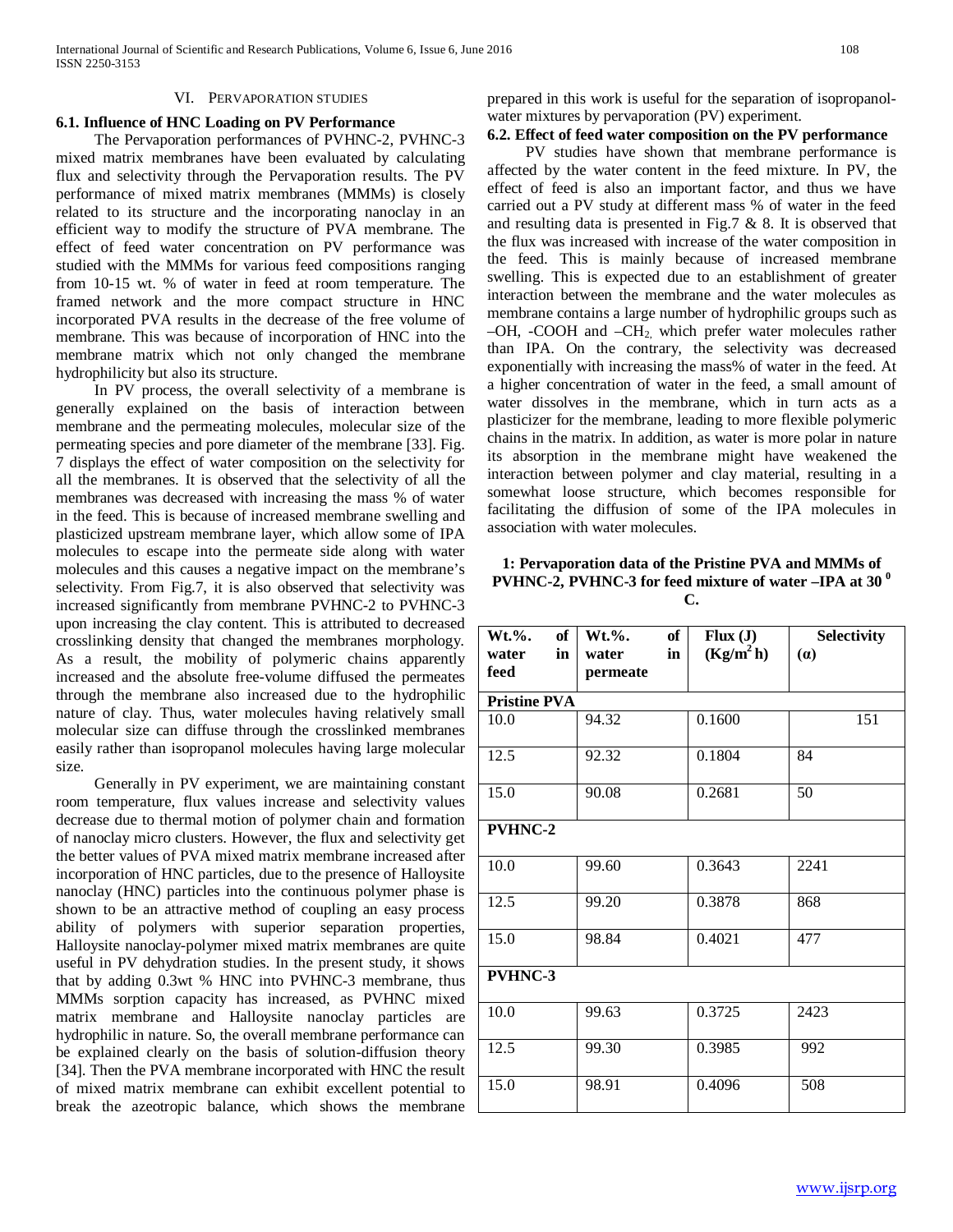

**Fig. 7: Selectivity vs. wt. % of water in feed mixture for pristine PVA membrane and MMMs of PVHNC-2, PVHNC-3.**



**Fig. 8: Flux vs. wt. % of water in feed mixture for pristine PVA membrane and MMMs of PVHNC -2, PVHNC-3.**

#### **6.3. Comparison of PV results with literature**

 In the present study, we have demonstrated the variation of Halloysite nanoclay (HNC) in mixed matrix membrane (MMMs) of PVA to study the PV performance. As shown in Table.2, these HNC incorporated MMMs give better selectivity values compared to the other literature like, H-ZSM5 Zeolite with silica alumina ratio of 10 and 20 % when loaded into PVA membrane [35] and PVA incorporating Sulfophthalic acid (SPTA) [36]. In this study the results obtained are almost comparable or even better than those of the previously discovered polymeric membranes. The 0.2 and 0.3wt % of Halloysite nanoclay (HNC) filled PVHNC mixed matrix membrane have the good separation values compared to the literature.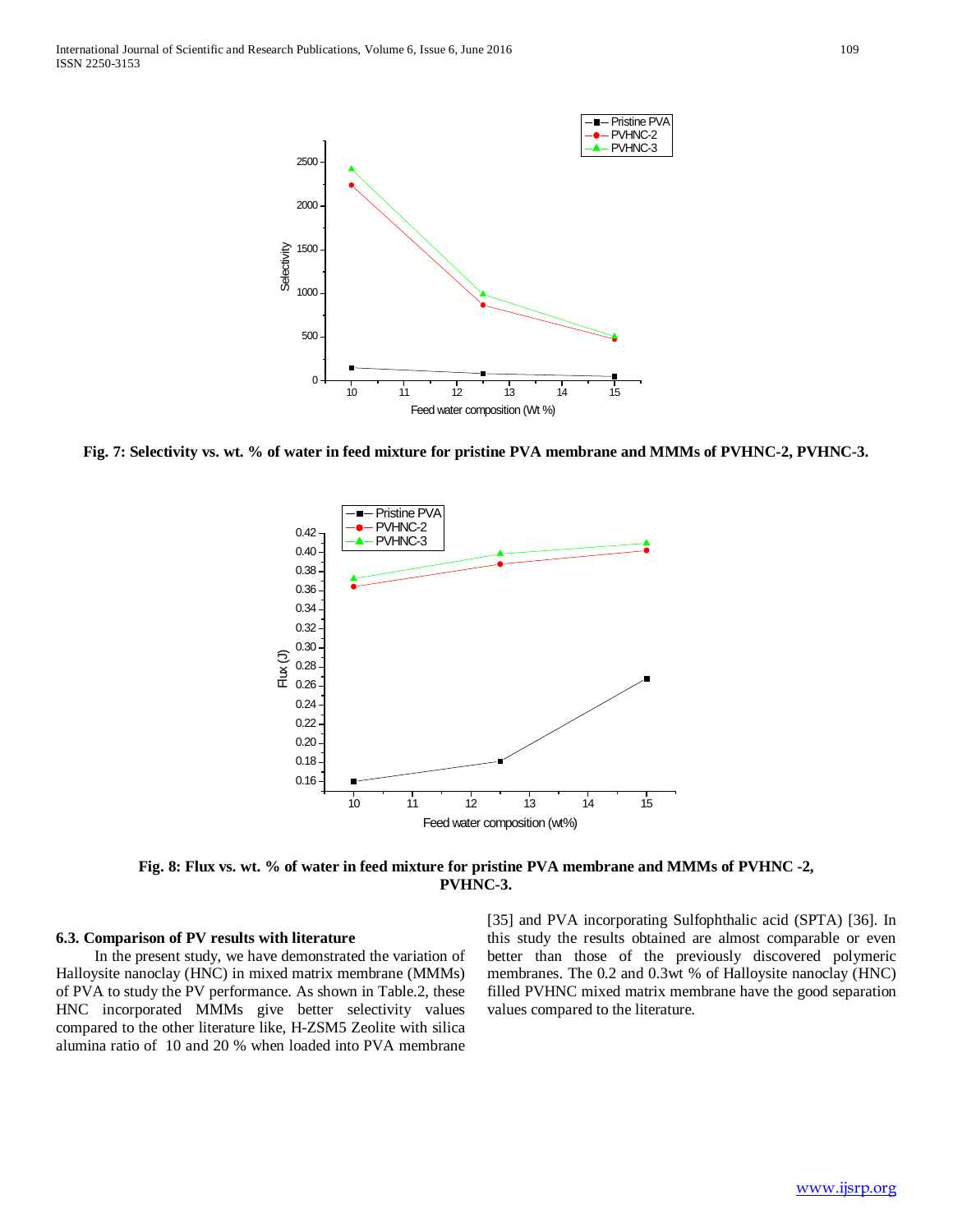| <b>Membrane</b>   | Temperature (<br>$^0C$ ) | Wt. $\%$ . of Flux<br>in<br>water<br>feed | (Kg/m <sup>2</sup> h) | Selectivity<br>(a) | <b>Reference</b> |
|-------------------|--------------------------|-------------------------------------------|-----------------------|--------------------|------------------|
| <b>PVA-H-ZSM5</b> | 30                       | 10                                        | 144-138               | 568                | $[36]$           |
| PVA-SPTA(M4)      | 40                       | 10                                        | 0.060                 | 1991               | $[37]$           |
| <b>PVHNC-2</b>    | 30                       | 10                                        | 0.3643                | 2241               | Present<br>work  |
| <b>PVHNC-3</b>    | 30                       | 10                                        | 0.3725                | 2423               |                  |

**Table.2: Comparison of PV performance of the present MMMs with literature data for water-isopropanol separation.**

#### VII. CONCLUSIONS

 The Pervaporation results of PVHNC-2 & PVHNC-3 membranes indicates that it is possible to enhance both flux and selectivity over that of pristine PVA membrane. The present experimental data indicated that due to the strong intercalated structure of PVA formed with Halloysite nanoclay (HNC) galleries, it is possible to obtain the layered crystalline structures in the PVA matrix. It was observed that the crystalline and hydrophilic nature of nanoclay particles could hinder the transport of organic components of the mixed aqueous media to offer an easy passage to water molecules through the membranes. An increase in flux and selectivity of the PVHNC-3 membrane can be attributed to the increase of membrane swelling as a result of more number of water selective sites available for such hydrophilic – hydrophilic interactions, but selectivity has decrease due to a decrease in crystallinity in addition to increased plasticization effect of the PVA membrane in the presence of a large amount of water during Pervaporation technique.

 The effect of change in content of HNC particles and change in feed water concentration on flux and selectivity was investigated for the PV dehydration of IPA from the different water % of feed mixture. The results clearly show improved membrane performance due to the presence of hydrophilic nature of HNC particles and PVA. The 0.3 wt. % HNC incorporated mixed matrix membranes have shown the better selectivity of 2423. Pervaporation (PV) through HNC incorporated membranes provides the alternative to the industrial purification of aqueous organic liquid mixtures. These PV experimental results of the present study clearly explain the PV dehydration of IPA as influenced by the amount of HNC particles incorporated into the PVA mixed matrix membranes.

#### VIII. ACKNOWLEDGEMENT

 The authors thank the Department of Science and Technology (DST) SERB, New Delhi, India, for the financial support (L.No.SR/S1/OC-53/2012) to one of the author in the form of DST Major Research Project.

#### **REFERENCES**

- [1] Chapman, P. D.; Oliveira, T.; Livingston, A. G.; Li, K. Membranes for the dehydration of solvents by pervaporation. Journal of Membrane Science, 2008, 318, 5-37.
- [2] Huang, Z.; Shi, Y.; Wen, R.; Guo. Y. H.; Su, J. F.; Matsura, T. Multilayer poly (vinyl alcohol)-zeolite 4A composite membranes for ethanol dehydration by means of pervaporation. Separation and Purification Technology, 2006, 51, 126-136.
- [3] Chapman, P. D.; Tan, X.; Livingston, A. G.; Li, K.; Oliveira, T. Dehydration of tetrahydrofuran by pervaporation using a composite membrane. Journal of Membrane Science, 2006,268, 13-19.
- [4] Mali, M. G.; Gokavi, G. S. Sorption and permeation studies for isopropanol + water mixtures using alginate based highly water selective nanocomposite membranes. Journal of Polymer Research, 2012, 19, 9976.
- [5] Lin, W. H.; Li, Q.; Zhu, T. R. New Konjac Glucomannan-PVA Composite Membrane for Application in Pervaporation Dehydration of Caprolactam Solution. Chemical Engineering and Technology, 2012, 35, 1069-1076.
- [6] Uragami, T.; Mastugi, H.; Miyata, T. Pervaporation Characteristics of Organic – Inorganic Hybrid Membranes Composed of Poly (vinyl alcoholco-acrylic acid) and Tetraethoxysilane for water/Ethanol Separation. Macromolecules, 2005, 38, 8440 - 8446.
- [7] Guo, R. L.; Hu, C. L.; Pan, F. S. PVA-GPTMS/TEOS hybrid pervaporation membrane for dehydration of ethylene glycol aqueous solution. Journal of Membrane Science, 2006, 281,454 – 462.
- [8] Zhang, Q. G.; Liu, Q. L.; Jiang, Z. Y. Anti-trade-off in dehydration of ethanol by novel PVA/APTEOS hybrid membranes. Journal of Membrane Science, 2007, 287, 237 - 245.
- [9] Pen, F. B.; Lu, L. Y.; Sun, H. L.; Wang, Y.; Wu, H.; Jian, Z. Correlations between free volume characteristics and pervaporation permeability of novel PVA-GPTMS hybrid membranes, Journal of Membrane Science, 2006,275, 97 - 104.